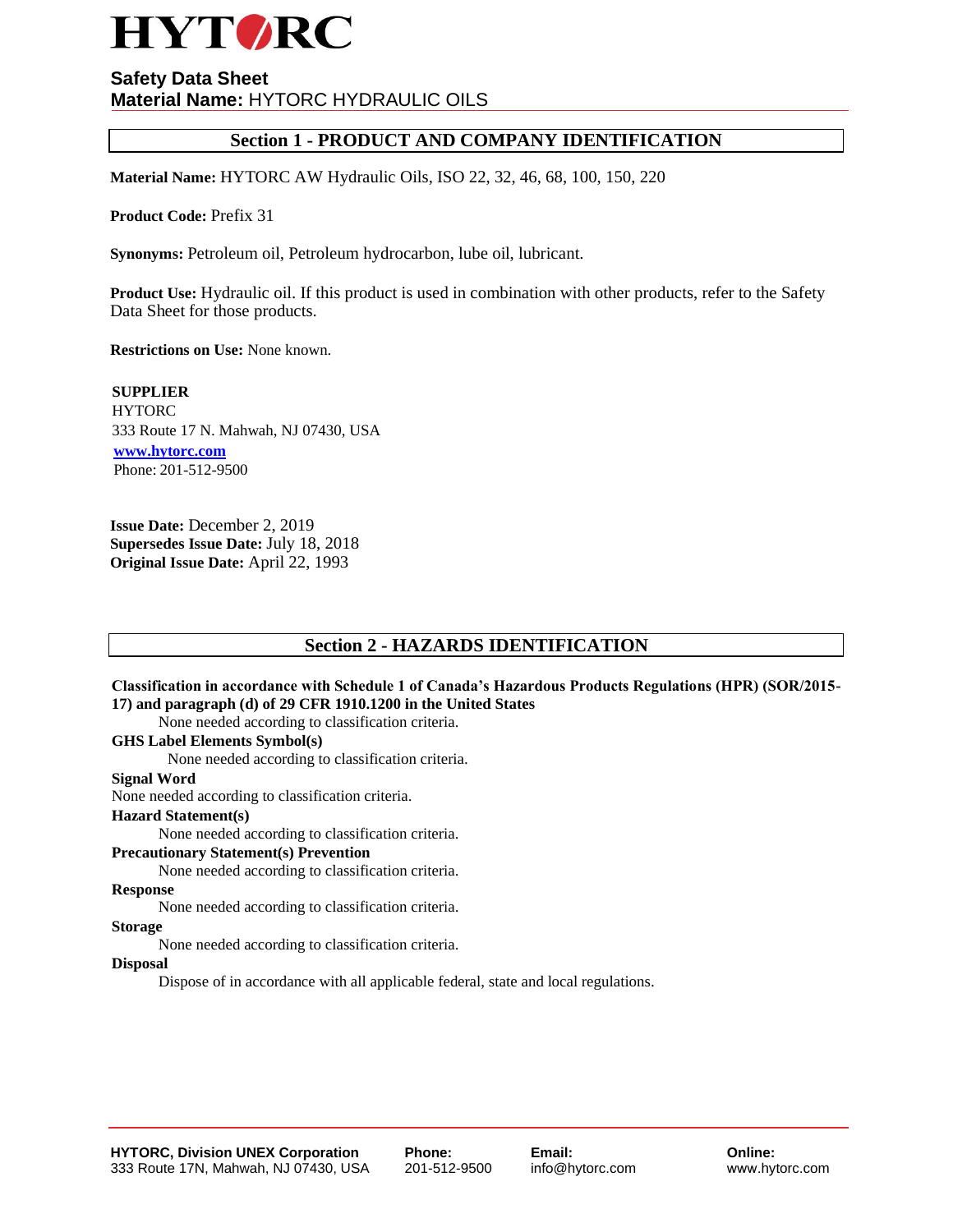

# **Section 3 - COMPOSITION / INFORMATION ON INGREDIENTS**

| <b>CAS</b> | <b>Component Name</b>                                                                                     | <b>Percent</b> |
|------------|-----------------------------------------------------------------------------------------------------------|----------------|
| 64742-58-1 | Lubricating oils, petroleum, hydrotreated spent                                                           | 9-99           |
| 64742-62-7 | Residual oils (petroleum), solvent dewaxed                                                                | $0 - 71$       |
| 68649-42-3 | Phosphorodithioic acid, O,O-di-C1-14-alkyl esters,<br>zinc salts                                          | $0.2 - 0.55$   |
| 128-39-2   | 2,6-Di-tert-butylphenol                                                                                   | $0.085 - 0.17$ |
| 72623-85-9 | Lubricating oils, petroleum, C20-50, hydrotreated<br>neutral oil-based, high-viscosity                    | $0.085 - 0.17$ |
|            | Concernation and are one would be accounted bability to the following the second develop of the actionary |                |

Concentration ranges are used to express batch-to-batch variability in the production of the mixture.

# **Section 4 - FIRST AID MEASURES**

## **Inhalation**

IF INHALED: Remove person to fresh air and keep comfortable for breathing. Get medical attention if needed.

## **Skin**

IF ON SKIN: Wash with plenty of soap and water. Get medical attention if needed.

#### **Eyes**

IF IN EYES: Rinse cautiously with water for several minutes. Remove contact lenses if present and easy to do. Continue rinsing. Get medical attention if needed.

# **Ingestion**

IF SWALLOWED: Immediately call a POISON CENTER or doctor/physician. Do NOT induce vomiting.

# **Most Important Symptoms/Effects**

**Acute**

No information on significant adverse effects.

# **Delayed**

Repeated exposure may cause skin dryness or cracking.

# **Indication of any immediate medical attention and special treatment needed**

Treat symptomatically and supportively. Treatment may vary with condition of victim and specifics of incident.

**Section 5 - FIRE FIGHTING MEASURES**

# **Extinguishing Media**

# **Suitable Extinguishing Media**

Carbon dioxide, dry chemical, regular foam, water spray, water fog. Water or foam may cause frothing.

# **Unsuitable Extinguishing Media**

Do not use high pressure water streams.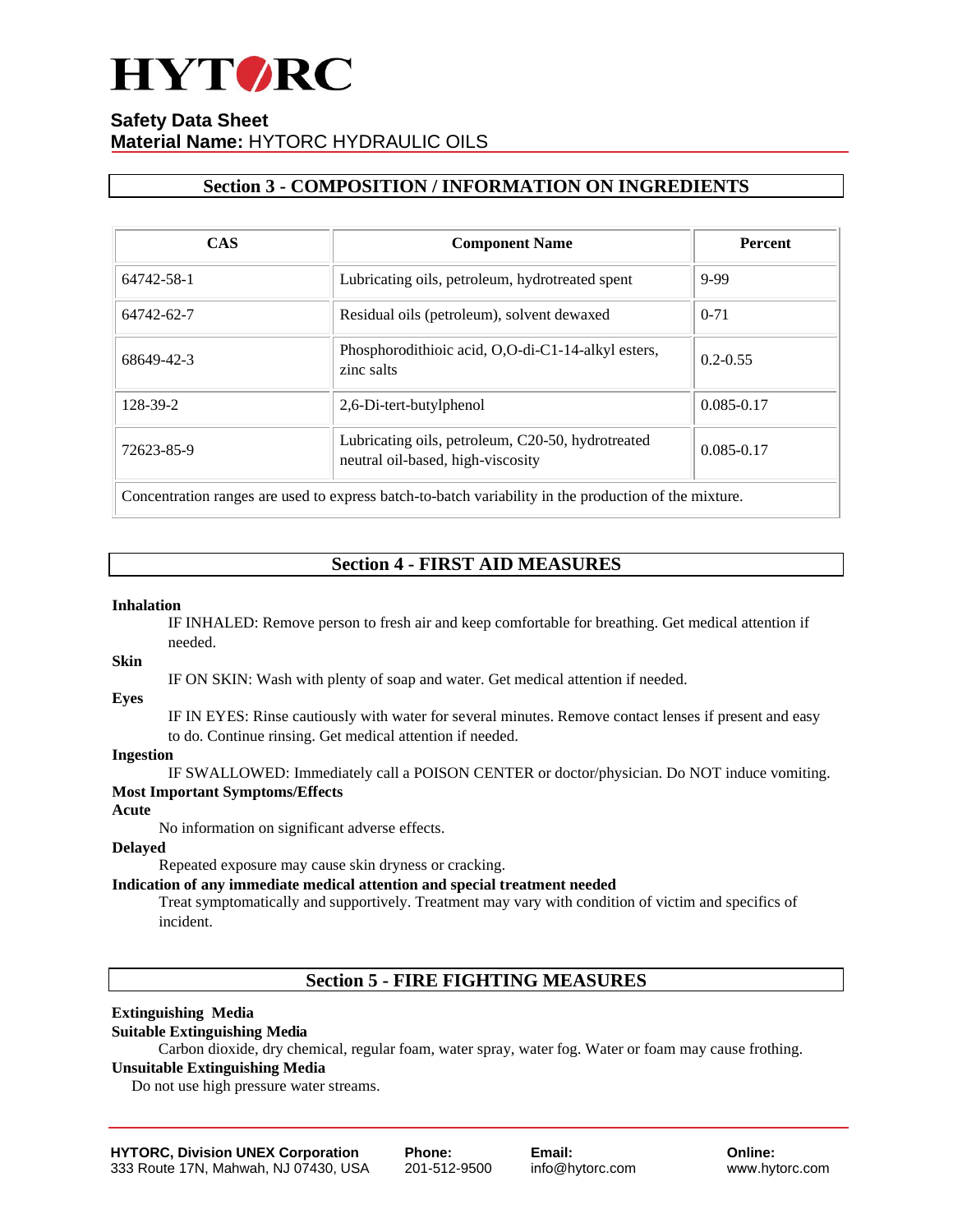

# **Special Hazards Arising from the Chemical**

Negligible fire hazard.

# **Hazardous Combustion Products**

Decomposition and combustion materials may be toxic. Burning may produce aldehydes, hydrogen sulfide, alkyl mercaptans, sulfides, nitrogen oxides, phosphorus oxide, sulfur oxides, carbon monoxide, unidentified organic compounds.

## **Fire Fighting Measures**

Move container from fire area if it can be done without risk. Cool containers with water spray until well after the fire is out. Stay away from the ends of tanks. Keep unnecessary people away, isolate hazard area and deny entry.

# **Special Protective Equipment and Precautions for Firefighters**

A positive-pressure, self-contained breathing apparatus (SCBA) and full-body protective equipment are required for fire emergencies.

# **Section 6 - ACCIDENTAL RELEASE MEASURES**

# **Personal Precautions, Protective Equipment and Emergency Procedures**

Wear personal protective clothing and equipment, see Section 8.

# **Methods and Materials for Containment and Cleaning Up**

Remove all ignition sources. Do not touch or walk through spilled products. Stop leak if you can do it without risk. Wear protective equipment and provide engineering controls as specified in SECTION 8: EXPOSURE CONTROLS/PERSONAL PROTECTION. Isolate hazard area. Keep unnecessary and unprotected personnel from entering. Ventilate area and avoid breathing vapor or mist. Contain spill away from surface water and sewers. Contain spill as a liquid for possible recovery, or absorb with compatible sorbent material and shovel with a clean, sparkproof tool into a sealable container for disposal. Additionally, for large spills: Dike far ahead of liquid spill for collection and later disposal.

# **Section 7 - HANDLING AND STORAGE**

# **Precautions for Safe Handling**

Keep away from sparks or flame. Where flammable mixtures may be present, equipment safe for such locations should be used. Use clean tools and explosion-proof equipment. When transferring large volumes of product, metal containers, including trucks and tank cars, should be grounded and bonded. These products have a low vapor pressure and are not expected to present an inhalation hazard under normal temperatures and pressures. However, when aerosolizing, misting, or heating these products, do not breathe vapor or mist. Use in a well ventilated area. Avoid contact with eyes, skin, clothing, shoes.

# **Conditions for Safe Storage, Including any Incompatibilities**

None needed according to classification criteria.

Keep container tightly closed when not in use and during transport. Store containers in a cool, dry place. Do not pressurize, cut, weld, braze, solder, drill, or grind containers. Keep containers away from heat, flame, sparks, static electricity, or other sources of ignition. Empty product containers may retain product residue and can be dangerous.

#### **Incompatible Materials**

Acids, oxidizing agents, reducing agents.

**Email:**  info@hytorc.com

**Online:** www.hytorc.com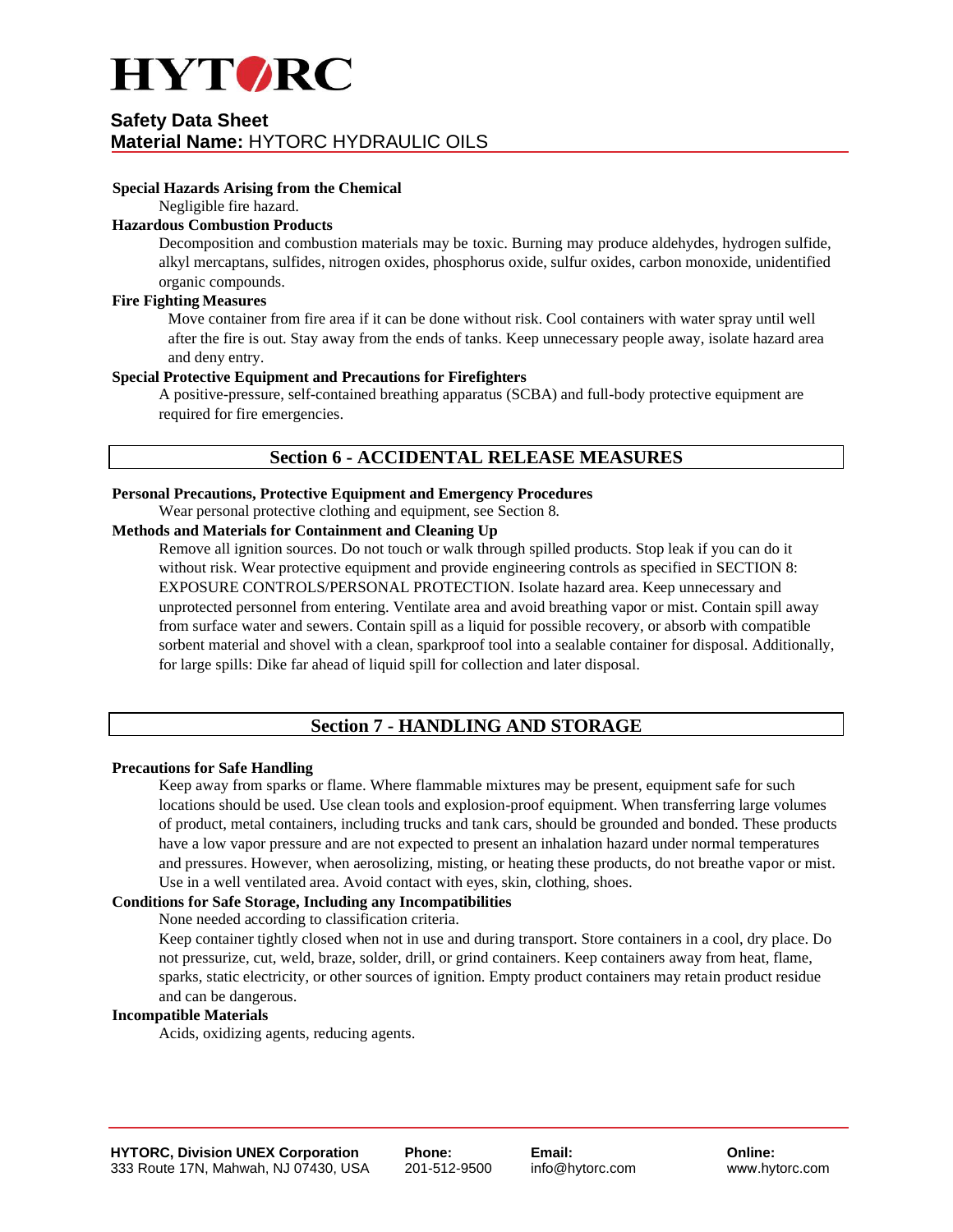

# **Section 8 - EXPOSURE CONTROLS / PERSONAL PROTECTION**

## **Component Exposure Limits**

Canada, ACGIH, OSHA, and NIOSH have not developed exposure limits for any of this product's components.

## **ACGIH - Threshold Limit Values - Biological Exposure Indices (BEI)**

There are no biological limit values for any of this product's components.

#### **Engineering Controls**

Provide general ventilation. Where adequate general ventilation is unavailable, use process enclosures, local exhaust ventilation, or other engineering controls.

# **Individual Protection Measures, such as Personal Protective Equipment**

#### **Eye/face protection**

Wear safety glasses. Additional protection like goggles, face shields, or respirators may be needed dependent upon anticipated use and concentrations of mists or vapors. Eye wash fountain and emergency showers are recommended. Contact lens use is not recommended.

# **Respiratory Protection**

A respiratory protection program which meets USA's OSHA General Industry Standard 29 CFR 1910.134 or Canada's CSA Standard Z94.4-M1982 requirements must be followed whenever workplace conditions warrant a respirator's use. Consult a qualified Industrial Hygienist or Safety Professional for respirator selection guidance.

# **Glove Recommendations**

Where skin contact is likely, wear neoprene, nitrile, or equivalent protective gloves; use of natural rubber or equivalent gloves is not recommended. To avoid prolonged or repeated contact where spills and splashes are likely, wear appropriate chemical-resistant faceshield, boots, apron, coveralls, long sleeve shirts, or other protective clothing. When product is heated and skin contact is likely, wear heat-resistant gloves, boots, and other protective clothing.

#### **Protective Materials**

Personal protective equipment should be selected based upon the conditions under which this material is used. A hazard assessment of the work area for PPE requirements should be conducted by a qualified professional pursuant to regulatory requirements. The following PPE should be considered the minimum required: Safety glasses, Gloves, and Lab coat or apron.

|                                                                           | <b>Section 9 - PHYSICAL AND CHEMICAL PROPERTIES</b> |                                                           |                                                    |  |  |  |  |  |  |  |  |  |
|---------------------------------------------------------------------------|-----------------------------------------------------|-----------------------------------------------------------|----------------------------------------------------|--|--|--|--|--|--|--|--|--|
| Appearance                                                                | Amber, red, blue<br>to green liquid.                | <b>Physical State</b>                                     | Liquid                                             |  |  |  |  |  |  |  |  |  |
| Odor                                                                      | petroleum                                           | <b>Color</b>                                              | Amber, red, blue to green                          |  |  |  |  |  |  |  |  |  |
| <b>Odor Threshold</b>                                                     | Not available                                       | pH                                                        | Not available                                      |  |  |  |  |  |  |  |  |  |
| <b>Melting Point</b>                                                      | Not available                                       | <b>Boiling Point</b>                                      | 246 °C (475 °F Minimum)                            |  |  |  |  |  |  |  |  |  |
| <b>Boiling Point Range</b>                                                | Not available                                       | <b>Freezing point</b>                                     | Not available                                      |  |  |  |  |  |  |  |  |  |
| <b>Evaporation Rate</b>                                                   | Not available                                       | <b>Flammability (solid, gas)</b>                          | Not available                                      |  |  |  |  |  |  |  |  |  |
| <b>Autoignition</b><br><b>Temperature</b><br><b>Lower Explosive Limit</b> | Not available<br>Not available                      | <b>Flash Point</b><br><b>Decomposition</b><br>temperature | $165 \text{ °C}$ (329 °F Minimum)<br>Not available |  |  |  |  |  |  |  |  |  |
|                                                                           |                                                     |                                                           |                                                    |  |  |  |  |  |  |  |  |  |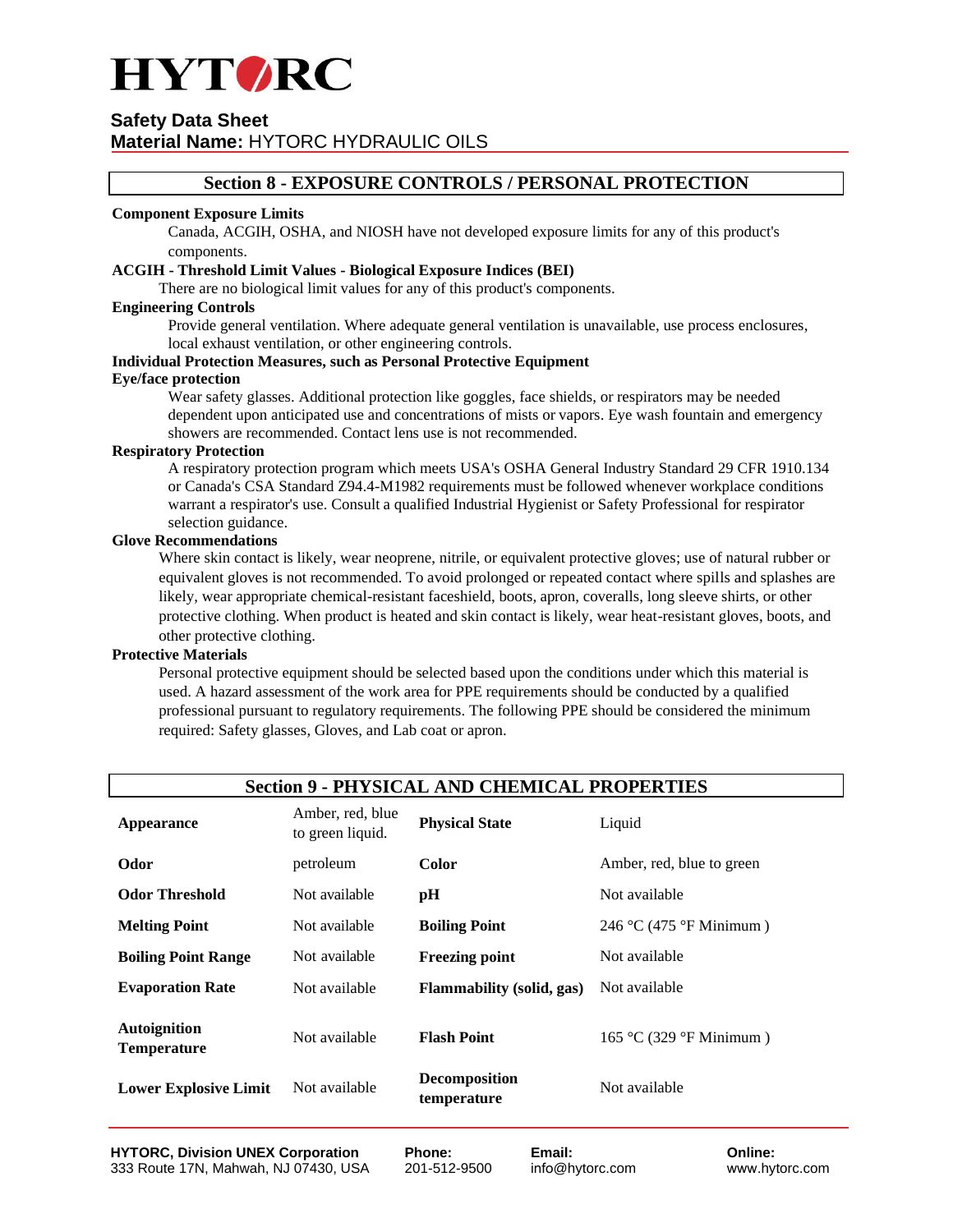# **HYTORC**

# **Safety Data Sheet Material Name:** HYTORC HYDRAULIC OILS

| <b>Upper Explosive Limit</b> | Not available                                       | <b>Vapor Pressure</b>                                          | <0.1 mmHg @ $68 °F (20 °C)$             |
|------------------------------|-----------------------------------------------------|----------------------------------------------------------------|-----------------------------------------|
| Vapor Density (air=1)        | Not available                                       | <b>Specific Gravity</b><br>$(water=1)$                         | $0.88$ (Approximate Water = 1)          |
| <b>Water Solubility</b>      | (Insoluble)                                         | <b>Partition coefficient: n-</b><br>octanol/water              | Not available                           |
| <b>Viscosity</b>             | $>20.5$ mm2/s 40<br>$^{\circ}$ C (104 $^{\circ}$ F) | <b>Kinematic viscosity</b>                                     | Not available                           |
| <b>Solubility (Other)</b>    | Not available                                       | <b>Density</b>                                                 | 7.3 lb/gal (US Approximate)             |
| <b>Pour Point</b>            | -6 °C (21 °F<br>Maximum)                            | <b>Volatile Organic</b><br>Compounds (As<br><b>Regulated</b> ) | Negligible, as per $40$ CFR $51.100(s)$ |
| <b>Molecular Weight</b>      | Not available                                       |                                                                |                                         |

# **Section 10 - STABILITY AND REACTIVITY**

# **Chemical Stability**

Stable under normal temperatures and pressures.

# **Possibility of Hazardous Reactions**

Polymerization is not known to occur under normal temperature and pressures. Not reactive with water.

# **Conditions to Avoid**

Avoid sparks or flame.

#### **Incompatible Materials**

Acids, oxidizing agents, reducing agents.

# **Hazardous decomposition products**

None under normal temperatures and pressures. See also SECTION 5: HAZARDOUS COMBUSTION PRODUCTS.

# **Section 11 - TOXICOLOGICAL INFORMATION**

# **Information on Likely Routes of Exposure**

# **Inhalation**

No information on significant adverse effects.

#### **Skin Contact**

Prolonged or repeated skin contact may cause skin dryness or cracking.

# **Eye Contact**

No information on significant adverse effects.

# **Ingestion**

May be harmful if swallowed.

# **Acute and Chronic Toxicity**

# **Component Analysis - LD50/LC50**

The components of this material have been reviewed in various sources and the following selected endpoints are published:

# **Lubricating oils, petroleum, hydrotreated spent (64742-58-1)**

Oral LD50 Rat >2000 mg/kg; Dermal LD50 Rabbit >4480 mg/kg

# **Residual oils (petroleum), solvent dewaxed (64742-62-7)**

Oral LD50 Rat >5000 mg/kg; Dermal LD50 Rabbit >2000 mg/kg; Inhalation LC50 Rat 2.18 mg/L 4 h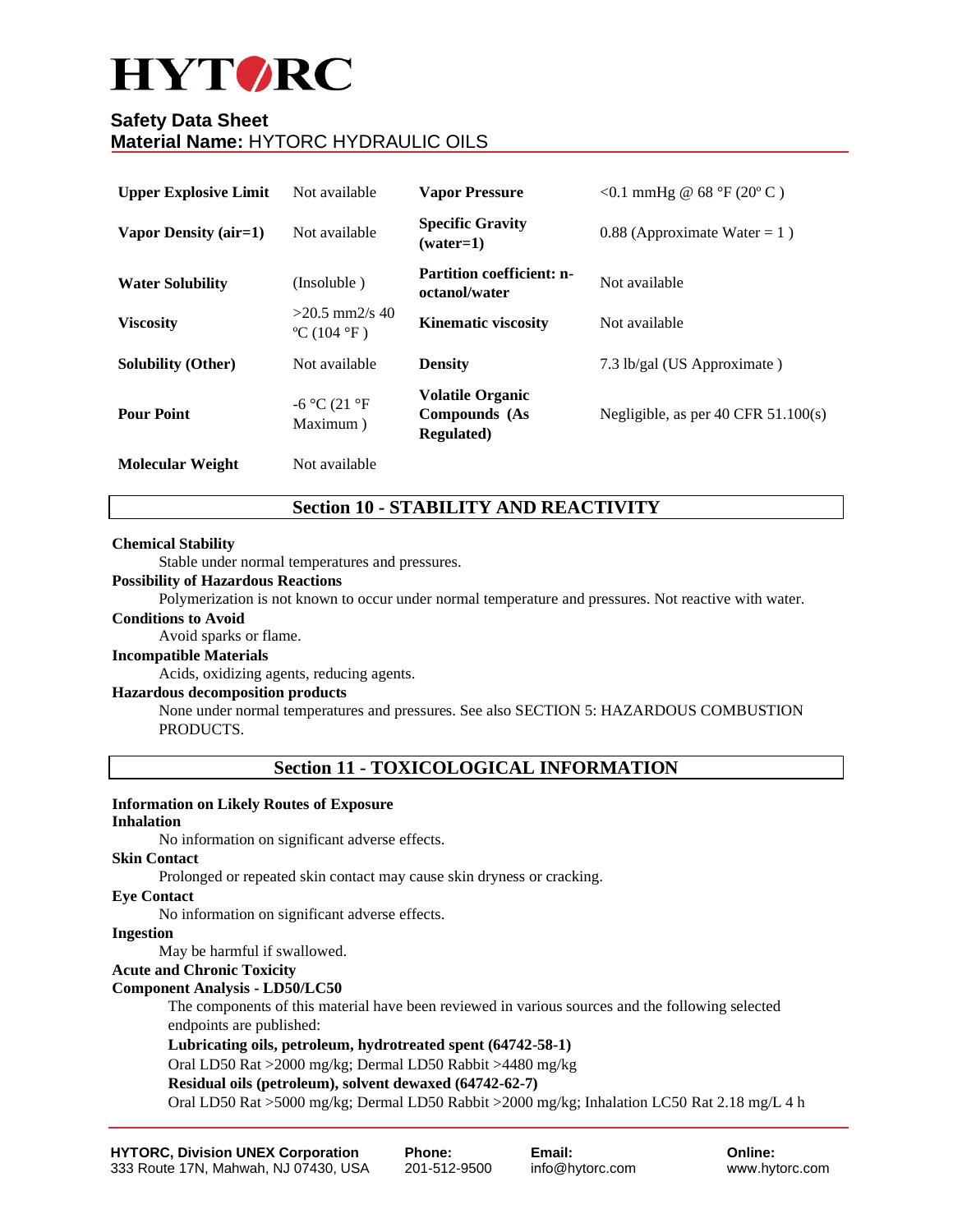

# **2,6-Di-tert-butylphenol (128-39-2)**

Oral LD50 Rat >5000 mg/kg; Dermal LD50 Rabbit >10 g/kg

# **Lubricating oils, petroleum, C20-50, hydrotreated neutral oil-based, high-viscosity (72623-85-9)**

Oral LD50 Rat >5000 mg/kg; Dermal LD50 Rabbit >2000 mg/kg; Inhalation LC50 Rat 2.18 mg/L 4 h **Product Toxicity Data** 

**Acute Toxicity Estimate**

| Oral | $>$ 2000 mg/kg |
|------|----------------|
|------|----------------|

# **Immediate Effects**

No information on significant adverse effects.

## **Delayed Effects**

No information on significant adverse effects.

# **Irritation/Corrosivity Data**

May cause slight skin or respiratory irritation.

# **Respiratory Sensitization**

Based on best current information, there is no known human sensitization associated with these products.

# **Dermal Sensitization**

Based on best current information, there is no known human sensitization associated with this product.

## **Component Carcinogenicity**

None of this product's components are listed by ACGIH, IARC, NTP, DFG or OSHA.

#### **Germ Cell Mutagenicity**

Based on best current information, there is no known mutagenicity associated with this product.

# **Tumorigenic Data**

No information is available for the product.

#### **Reproductive Toxicity**

Based on best current information, there is no known reproductive toxicity associated with this product.

## **Specific Target Organ Toxicity - Single Exposure**

No target organs identified.

## **Specific Target Organ Toxicity - Repeated Exposure**

No target organs identified.

#### **Aspiration hazard**

No information available for the product.

# **Medical Conditions Aggravated by Exposure**

Individuals with pre-existing respiratory tract (nose, throat, and lungs), eye, and/or skin disorders may have increased susceptibility to the effects of exposure.

# **Section 12 - ECOLOGICAL INFORMATION**

#### **Ecotoxicity**

Harmful to aquatic life with long lasting effects. **Component Analysis - Aquatic Toxicity**

| Residual oils (petroleum), solvent dewaxed                        | 64742-62-7                                 |  |  |  |  |
|-------------------------------------------------------------------|--------------------------------------------|--|--|--|--|
| Fish:                                                             | LC50 96 h Oncorhynchus mykiss $>5000$ mg/L |  |  |  |  |
| Invertebrate:                                                     | EC50 48 h Daphnia magna > 1000 mg/L IUCLID |  |  |  |  |
| Phosphorodithioic acid, O,O-di-C1-14-<br>alkyl esters, zinc salts | 68649-42-3                                 |  |  |  |  |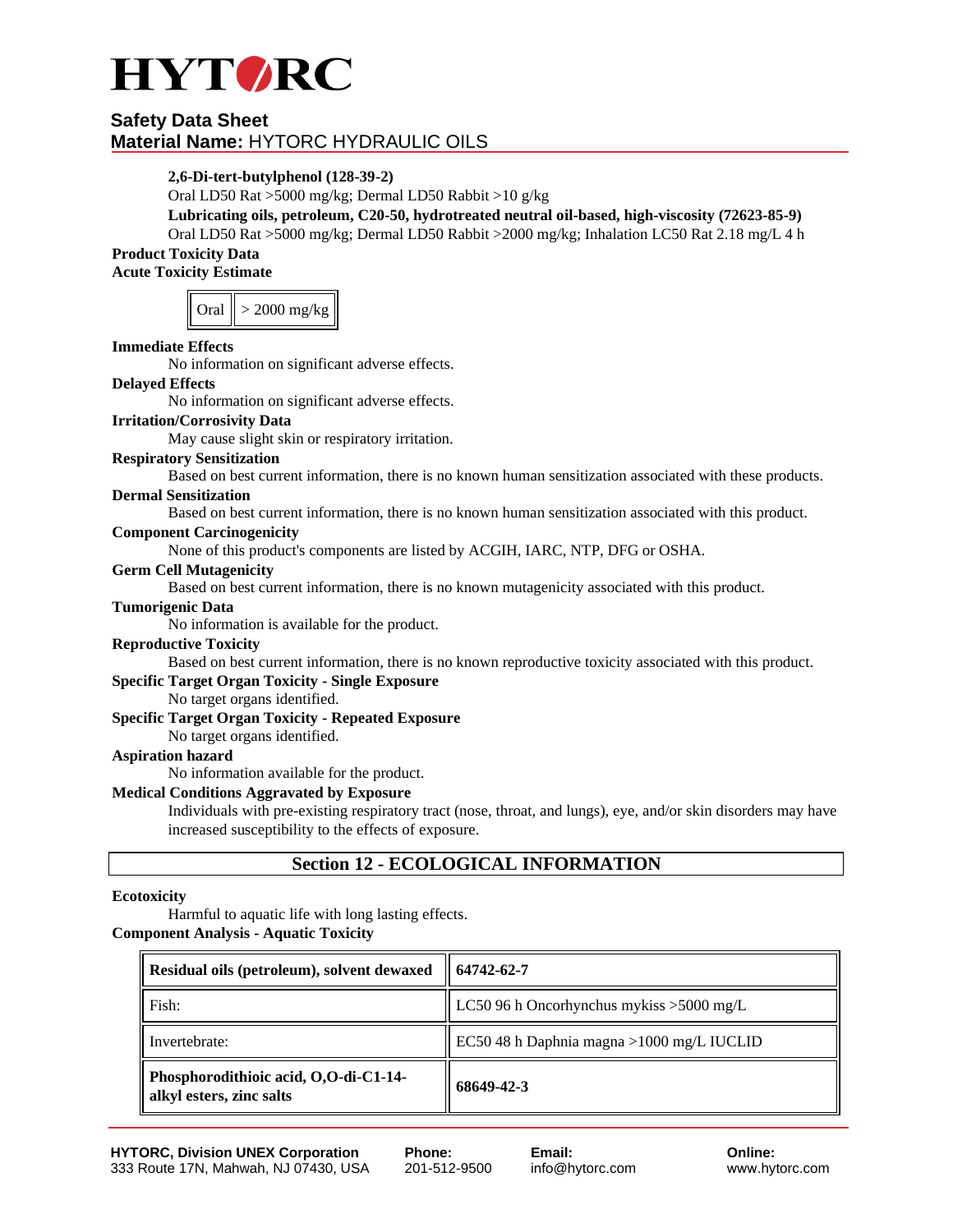# **HYTORC**

# **Safety Data Sheet Material Name:** HYTORC HYDRAULIC OILS

| Fish:                                                                                      | LC50 96 h Pimephales promelas $1 - 5$ mg/L [static ]; LC50<br>96 h Pimephales promelas 10 - 35 mg/L [semi-static ] |  |  |  |
|--------------------------------------------------------------------------------------------|--------------------------------------------------------------------------------------------------------------------|--|--|--|
| Invertebrate:                                                                              | EC50 48 h Daphnia magna 1 - 1.5 mg/L IUCLID                                                                        |  |  |  |
| 2,6-Di-tert-butylphenol                                                                    | 128-39-2                                                                                                           |  |  |  |
| Invertebrate:                                                                              | EC50 48 h Daphnia magna 0.45 mg/L IUCLID                                                                           |  |  |  |
| Lubricating oils, petroleum, C20-50,<br>hydrotreated neutral oil-based, high-<br>viscosity | 72623-85-9                                                                                                         |  |  |  |
| Fish:                                                                                      | LC50 96 h Oncorhynchus mykiss $>5000$ mg/L                                                                         |  |  |  |
| Invertebrate:                                                                              | EC50 48 h Daphnia magna >1000 mg/L IUCLID                                                                          |  |  |  |

# **Persistence and Degradability**

No information available for the product.

# **Bioaccumulative Potential**

No information available for the product.

#### **Mobility**

No information available for the product.

#### **Other Toxicity**

No additional information is available.

# **Section 13 - DISPOSAL CONSIDERATIONS**

#### **Disposal Methods**

Dispose in accordance with federal, state, provincial, and local regulations. The responsibility for proper waste disposal lies with the owner of the waste. Processing, use, or contamination by the user may change the waste code applicable to the disposal of this product. Regulations may also apply to empty containers. Contact HYTORC regarding proper recycling or disposal.

#### **Component Waste Numbers**

The U.S. EPA has not published waste numbers for this product's components.

# **Section 14 - TRANSPORT INFORMATION**

**US DOT Information:** Not regulated for transport.

**IATA Information:** Not regulated for transport.

**IMDG Information:** Not regulated for transport.

**TDG Information:** Not regulated for transport.

#### **International Bulk Chemical Code**

This material does not contain any chemicals required by the IBC Code to be identified as dangerous chemicals in bulk.

# **Section 15 - REGULATORY INFORMATION**

# **Canada Regulations**

## **CEPA - Priority Substances List**

None of this product's components are on the list.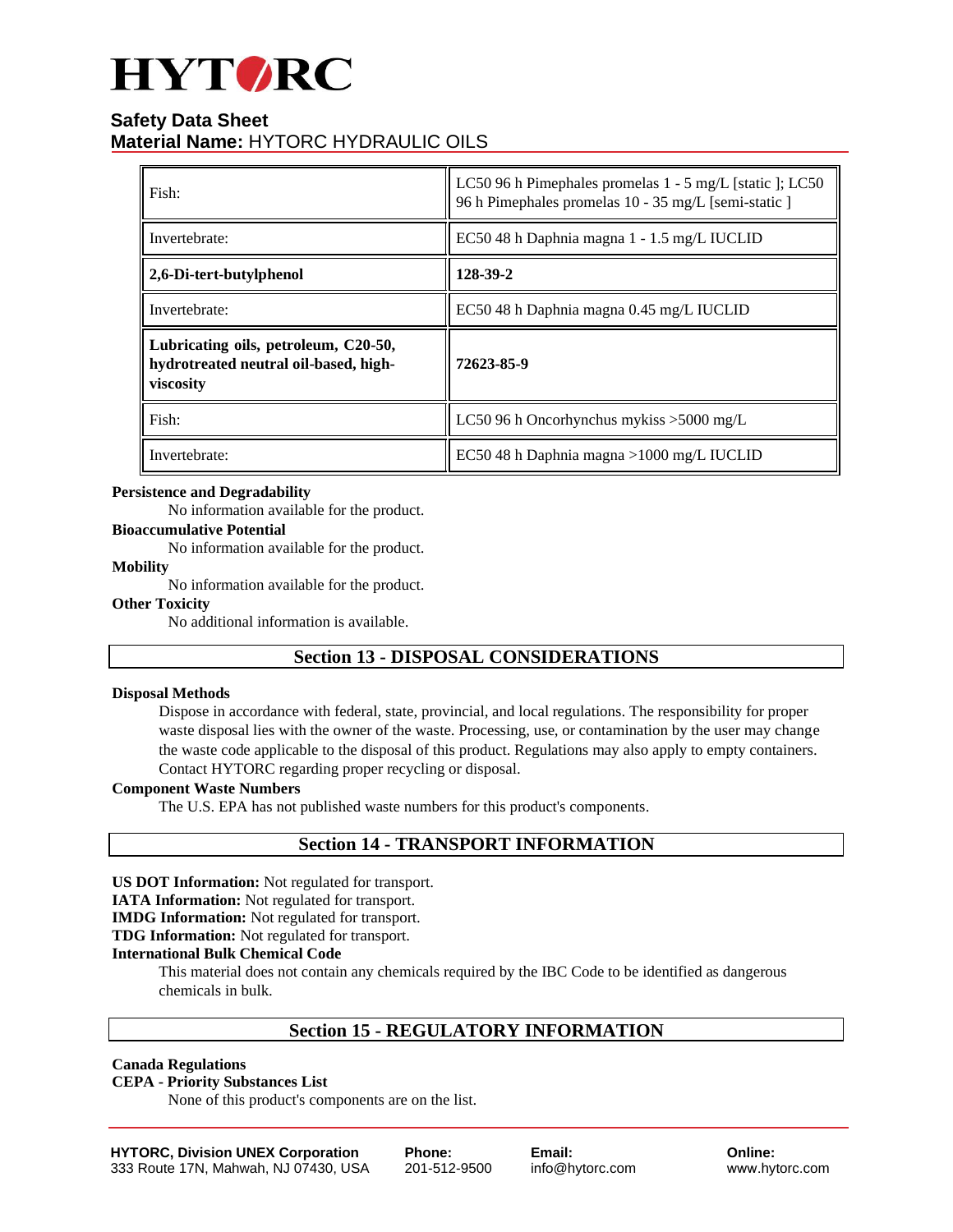

## **Ozone Depleting Substances**

None of this product's components are on the list.

#### **Council of Ministers of the Environment - Soil Quality Guidelines** None of this product's components are on the list.

# **Council of Ministers of the Environment - Water Quality Guidelines**

None of this product's components are on the list.

# **U.S. Federal Regulations**

This material contains one or more of the following chemicals required to be identified under SARA Section 302 (40 CFR 355 Appendix A), SARA Section 313 (40 CFR 372.65), CERCLA (40 CFR 302.4), TSCA 12(b), and/or require an OSHA process safety plan.

| Phosphorodithioic acid, O,O-di-C1-14-alkyl esters,<br><b>zinc</b> salts | 68649-42-3                                                  |  |  |
|-------------------------------------------------------------------------|-------------------------------------------------------------|--|--|
| ll SARA 313:                                                            | 1 % de minimis concentration (related to Zinc<br>compounds) |  |  |

# **SARA Section 311/312 (40 CFR 370 Subparts B and C) reporting categories**

No hazard categories applicable.

# **U.S. State Regulations**

The following components appear on one or more of the following state hazardous substances lists:

| $\parallel$ Component                                                                                                                                                                      |  | $\parallel$ CA $\parallel$ MA $\parallel$ MN $\parallel$ NJ |  | $\mathsf{PA}$ |
|--------------------------------------------------------------------------------------------------------------------------------------------------------------------------------------------|--|-------------------------------------------------------------|--|---------------|
| $\parallel$ Phosphorodithioic acid, O,O-di-C1-14-alkyl esters, zinc salts $\parallel$ 68649-42-3 $\parallel$ Yes $\parallel$ No $\parallel$ No $\parallel$ Yes $\parallel$ Yes $\parallel$ |  |                                                             |  |               |

# **California Safe Drinking Water and Toxic Enforcement Act (Proposition 65)**

Not listed under California Proposition 65.

# **Component Analysis - Inventory**

# **Lubricating oils, petroleum, hydrotreated spent (64742-58-1)**

| l US                                                                    | $\parallel$ CA $\parallel$ AU $\parallel$ CN $\parallel$ EU |  |                   |  | $\parallel$ JP - ENCS $\parallel$ JP - ISHL |                |                        |     | KR KECI - Annex 1   KR KECI - Annex 2 |
|-------------------------------------------------------------------------|-------------------------------------------------------------|--|-------------------|--|---------------------------------------------|----------------|------------------------|-----|---------------------------------------|
|                                                                         | Yes    DSL    Yes    Yes    EIN                             |  |                   |  | N <sub>0</sub>                              | N <sub>0</sub> |                        | Yes | N <sub>0</sub>                        |
| $\parallel$ KR - REACH CCA $\parallel$ MX $\parallel$ NZ $\parallel$ PH |                                                             |  |                   |  | <del>.</del>                                | TW             | $\parallel$ VN (Draft) |     |                                       |
| l No                                                                    |                                                             |  | Yes    Yes    Yes |  | m-nci<br>No.                                |                | Yes I Yes              |     |                                       |

# **Residual oils (petroleum), solvent dewaxed (64742-62-7)**

| $\parallel$ US                                                          | $\parallel$ CA $\parallel$ AU $\parallel$ CN $\parallel$ EU                     |  |                   |  | $\parallel$ JP - ENCS $\parallel$ JP - ISHL |                |                                   |     |                |  | KR KECI - Annex 1    KR KECI - Annex 2 |
|-------------------------------------------------------------------------|---------------------------------------------------------------------------------|--|-------------------|--|---------------------------------------------|----------------|-----------------------------------|-----|----------------|--|----------------------------------------|
|                                                                         | $\parallel$ Yes $\parallel$ DSL $\parallel$ Yes $\parallel$ Yes $\parallel$ EIN |  |                   |  | No.                                         | N <sub>0</sub> |                                   | Yes | N <sub>0</sub> |  |                                        |
| $\parallel$ KR - REACH CCA $\parallel$ MX $\parallel$ NZ $\parallel$ PH |                                                                                 |  |                   |  |                                             |                | $\ TH\text{-}TECI\ TW\ VN(Draft)$ |     |                |  |                                        |
| $\parallel$ No                                                          |                                                                                 |  | Yes    Yes    Yes |  | Yes                                         |                | Yes II Yes                        |     |                |  |                                        |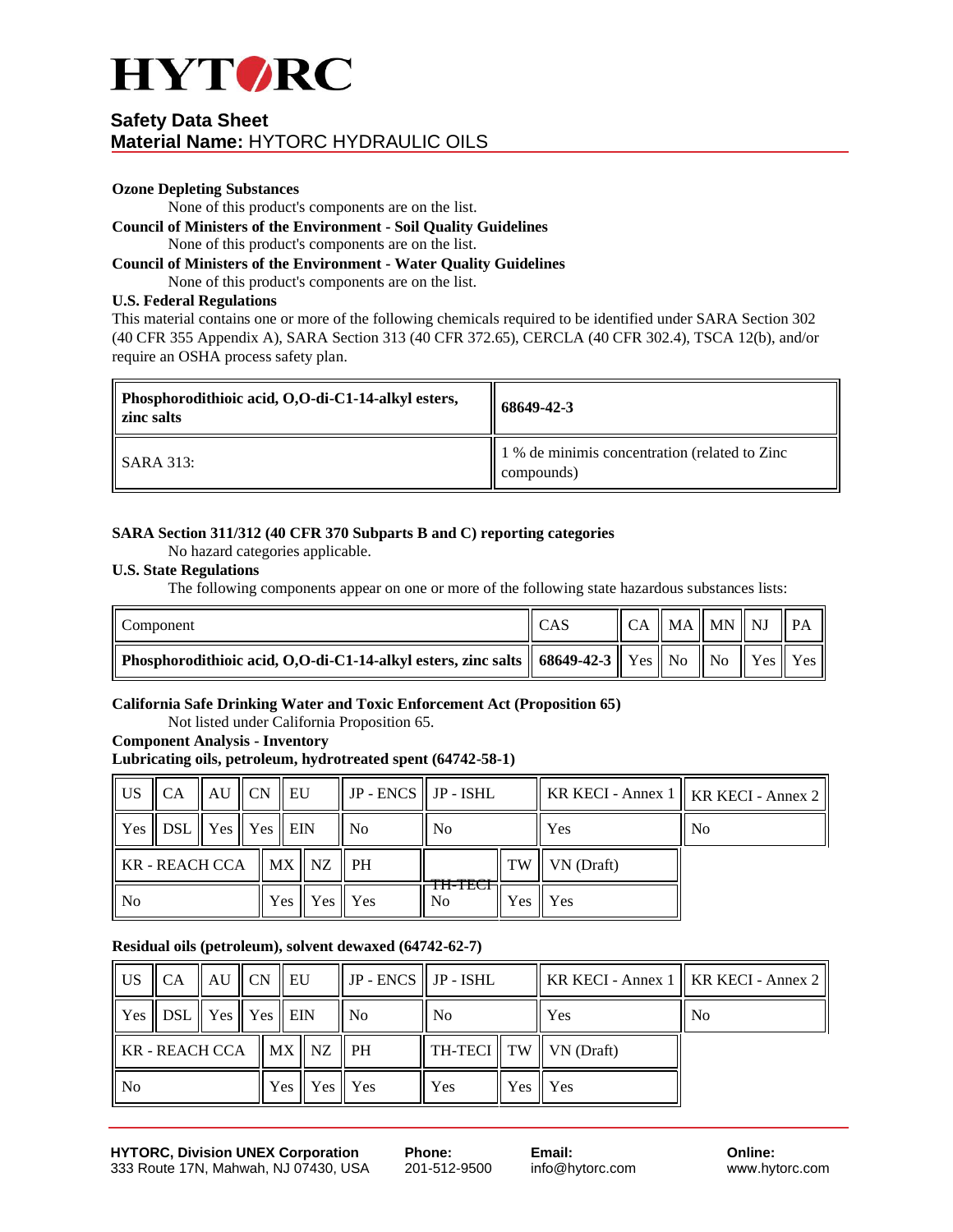

# **Phosphorodithioic acid, O,O-di-C1-14-alkyl esters, zinc salts (68649-42-3)**

| l US                                                                    | $\parallel$ CA $\parallel$ AU $\parallel$ CN $\parallel$ EU |  |                                     |  | $\parallel$ JP - ENCS $\parallel$ JP - ISHL |      |                                      |     |    |  | KR KECI - Annex 1    KR KECI - Annex 2 |
|-------------------------------------------------------------------------|-------------------------------------------------------------|--|-------------------------------------|--|---------------------------------------------|------|--------------------------------------|-----|----|--|----------------------------------------|
|                                                                         | Yes    DSL    Yes    Yes    EIN                             |  |                                     |  | N <sub>0</sub>                              | ' No |                                      | Yes | No |  |                                        |
| $\parallel$ KR - REACH CCA $\parallel$ MX $\parallel$ NZ $\parallel$ PH |                                                             |  |                                     |  |                                             |      | $\ $ TH-TECI $\ $ TW $\ $ VN (Draft) |     |    |  |                                        |
| $\overline{\phantom{a}}$ No                                             |                                                             |  | Yes $\parallel$ Yes $\parallel$ Yes |  | N <sub>0</sub>                              |      | Yes II Yes                           |     |    |  |                                        |

# **2,6-Di-tert-butylphenol (128-39-2)**

| $\parallel$ US                              | $\parallel$ CA $\parallel$ AU $\parallel$ CN $\parallel$ EU                     |  |                                     |  | $\parallel$ JP - ENCS $\parallel$ JP - ISHL |     |                             |     | KR KECI - Annex 1   KR KECI - Annex 2 |
|---------------------------------------------|---------------------------------------------------------------------------------|--|-------------------------------------|--|---------------------------------------------|-----|-----------------------------|-----|---------------------------------------|
|                                             | $\parallel$ Yes $\parallel$ DSL $\parallel$ Yes $\parallel$ Yes $\parallel$ EIN |  |                                     |  | Yes                                         | Yes |                             | Yes | N <sub>0</sub>                        |
| $\ $ KR - REACH CCA $\ $ MX $\ $ NZ $\ $ PH |                                                                                 |  |                                     |  |                                             |     | TH-TECI    TW    VN (Draft) |     |                                       |
| $\parallel$ No                              |                                                                                 |  | Yes $\parallel$ Yes $\parallel$ Yes |  | Yes                                         |     | Yes II Yes                  |     |                                       |

# **Lubricating oils, petroleum, C20-50, hydrotreated neutral oil-based, high-viscosity (72623-85-9)**

| $\parallel$ US                                                          | $\parallel$ CA $\parallel$ AU $\parallel$ CN $\parallel$ EU |  |  |     | $\parallel$ JP - ENCS $\parallel$ JP - ISHL |                |  |                                   | KR KECI - Annex 1    KR KECI - Annex 2 |
|-------------------------------------------------------------------------|-------------------------------------------------------------|--|--|-----|---------------------------------------------|----------------|--|-----------------------------------|----------------------------------------|
|                                                                         | Yes    DSL    Yes    Yes    EIN                             |  |  |     | N <sub>0</sub>                              | N <sub>0</sub> |  | Yes                               | N <sub>0</sub>                         |
| $\parallel$ KR - REACH CCA $\parallel$ MX $\parallel$ NZ $\parallel$ PH |                                                             |  |  |     |                                             |                |  | $\ TH\text{-}TECI\ TW\ VN(Draft)$ |                                        |
| $\parallel$ No                                                          |                                                             |  |  | No. | Yes Yes                                     | N <sub>0</sub> |  | Yes I Yes                         |                                        |